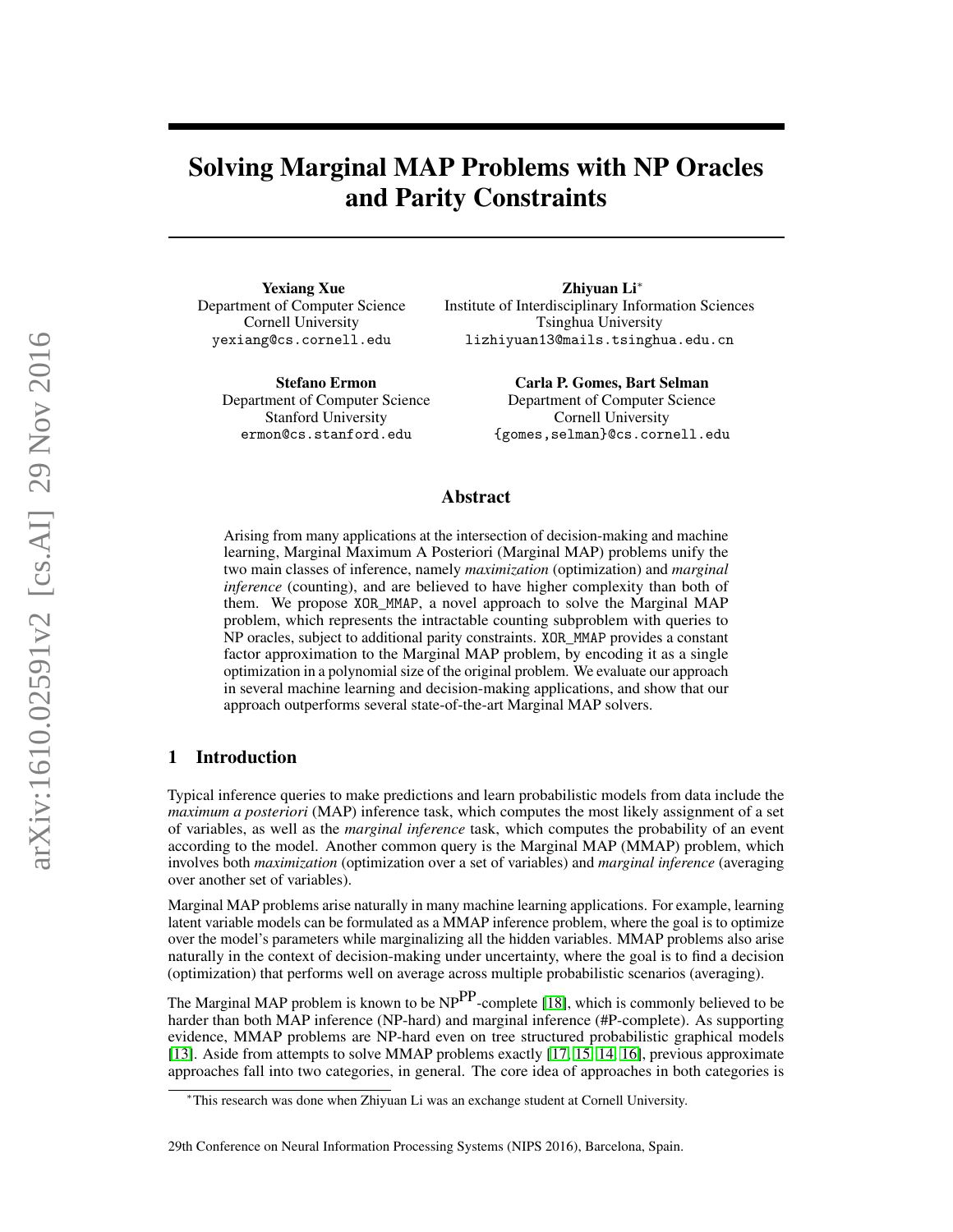to effectively approximate the intractable marginalization, which often involves averaging over an exponentially large number of scenarios. One class of approaches [\[13,](#page-8-1) [11,](#page-8-6) [19,](#page-8-7) [12\]](#page-8-8) use variational forms to represent the intractable sum. Then the entire problem can be solved with message passing algorithms, which correspond to searching for the best variational approximation in an iterative manner. As another family of approaches, Sample Average Approximation (SAA) [\[20,](#page-8-9) [21\]](#page-8-10) uses a fixed set of samples to represent the intractable sum, which then transforms the entire problem into a restricted optimization, only considering a finite number of samples. Both approaches treat the optimization and marginalizing components separately. However, we will show that by solving these two tasks in an integrated manner, we can obtain significant computational benefits.

Ermon et al. [\[8,](#page-8-11) [9\]](#page-8-12) recently proposed an alternative approach to approximate intractable counting problems. Their key idea is a mechanism to transform a counting problem into a series of optimization problems, each corresponding to the original problem subject to randomly generated XOR constraints. Based on this mechanism, they developed an algorithm providing a constant-factor approximation to the counting (marginalization) problem.

We propose a novel algorithm, called XOR\_MMAP, which approximates the intractable sum with a series of optimization problems, which in turn are folded into the global optimization task. Therefore, we effectively reduce the original MMAP inference to *a single joint optimization* of polynomial size of the original problem.

We show that XOR\_MMAP provides a constant factor approximation to the Marginal MAP problem. Our approach also provides upper and lower bounds on the final result. The quality of the bounds can be improved incrementally with increased computational effort.

We evaluate our algorithm on unweighted SAT instances and on weighted Markov Random Field models, comparing our algorithm with variational methods, as well as sample average approximation. We also show the effectiveness of our algorithm on applications in computer vision with deep neural networks and in computational sustainability. Our sustainability application shows how MMAP problems are also found in scenarios of searching for optimal policy interventions to maximize the outcomes of probabilistic models. As a first example, we consider a network design application to maximize the spread of cascades [\[20\]](#page-8-9), which include modeling animal movements or information diffusion in social networks. In this setting, the marginals of a probabilistic decision model represent the probabilities for a cascade to reach certain target states (averaging), and the overall network design problem is to make optimal policy interventions on the network structure to maximize the spread of the cascade (optimization). As a second example, in a crowdsourcing domain, probabilistic models are used to model people's behavior. The organizer would like to find an optimal incentive mechanism (optimization) to steer people's effort towards crucial tasks, taking into account the probabilistic behavioral model (averaging) [\[22\]](#page-8-13).

We show that XOR\_MMAP is able to find considerably better solutions than those found by previous methods, as well as provide tighter bounds.

## 2 Preliminaries

**Problem Definition** Let  $\mathcal{A} = \{0, 1\}^m$  be the set of all possible assignments to binary variables  $a_1, \ldots, a_m$  and  $\mathcal{X} = \{0,1\}^n$  be the set of assignments to binary variables  $x_1, \ldots, x_n$ . Let  $w(x, a)$ :  $\mathcal{X} \times \mathcal{A} \rightarrow \mathbb{R}^+$  be a function that maps every assignment to a non-negative value. Typical queries over a probabilistic model include the *maximization* task, which requires the computation of  $\max_{a \in \mathcal{A}} w(a),$ and the *marginal inference* task  $\sum_{x \in \mathcal{X}} w(x)$ , which sums over  $\mathcal{X}$ .

Arising naturally from many machine learning applications, the following *Marginal Maximum A Posteriori* (Marginal MAP) problem is a joint inference task, which combines the two aforementioned inference tasks:

$$
\max_{a \in \mathcal{A}} \sum_{x \in \mathcal{X}} w(x, a). \tag{1}
$$

We consider the case where the counting problem  $\sum_{x \in \mathcal{X}} w(x, a)$  and the maximization problem  $\max_{a \in \mathcal{A}} \#w(a)$  are defined over sets of exponential size, therefore both are intractable in general.

Counting by Hashing and Optimization Our approach is based on a recent theoretical result that transforms a counting problem to a series of optimization problems [\[8,](#page-8-11) [9,](#page-8-12) [2,](#page-8-14) [1\]](#page-8-15). A family of functions  $\mathcal{H} = \{h : \{0,1\}^n \to \{0,1\}^k\}$  is said to be *pairwise independent* if the following two conditions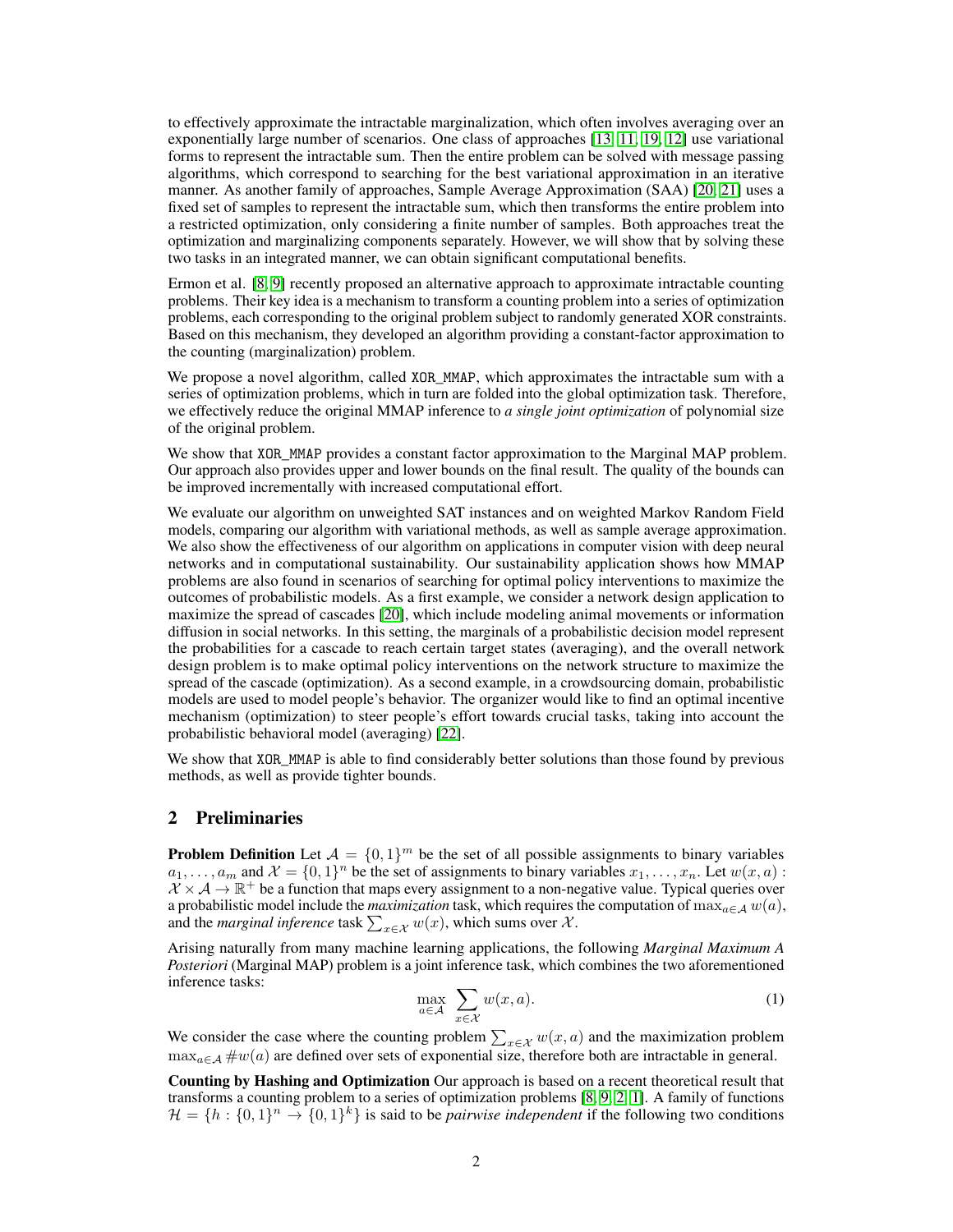## Algorithm 1: XOR\_Binary $(w : \mathcal{A} \times \mathcal{X} \rightarrow \{0, 1\}, a_0, k)$

Sample function  $h_k : \mathcal{X} \to \{0,1\}^k$  from a pair-wise independent function family; Query an NP Oracle on whether

 $W(a_0, h_k) = \{x \in \mathcal{X} : w(a_0, x) = 1, h_k(x) = 0\}$  is empty; Return true if  $W(a_0, h_k) \neq \emptyset$ , otherwise return false.

hold for any function h randomly chosen from the family  $\mathcal{H}$ : (1)  $\forall x \in \{0,1\}^n$ , the random variable  $h(x)$  is uniformly distributed in  $\{0,1\}^k$  and  $(2)$   $\forall x_1, x_2 \in \{0,1\}^n$ ,  $x_1 \neq x_2$ , the random variables  $h(x_1)$  and  $h(x_2)$  are independent.

We sample matrices  $A \in \{0,1\}^{k \times n}$  and vector  $b \in \{0,1\}^k$  uniformly at random to form the function family  $\mathcal{H}_{A,b} = \{h_{A,b} : h_{A,b}(x) = Ax + b \text{ mod } 2\}$ . It is possible to show that  $\mathcal{H}_{A,b}$ is pairwise independent [\[8,](#page-8-11) [9\]](#page-8-12). Notice that in this case, each function  $h_{A,b}(x) = Ax + b \mod 2$ corresponds to  $\vec{k}$  parity constraints. One useful way to think about pairwise independent functions is to imagine them as functions that randomly project elements in  $\{0, 1\}^n$  into  $2^k$  buckets. Define  $B_h(g) = \{x \in \{0,1\}^n : h_{A,b}(x) = g\}$  to be a "bucket" that includes all elements in  $\{0,1\}^n$  whose mapped value  $h_{A,b}(x)$  is vector  $g$  ( $g \in \{0,1\}^k$ ). Intuitively, if we randomly sample a function  $h_{A,b}$ from a pairwise independent family, then we get the following:  $x \in \{0, 1\}^n$  has an equal probability to be in any bucket  $B(g)$ , and the bucket locations of any two different elements  $x, y$  are independent.

# 3 XOR\_MMAP Algorithm

## 3.1 Binary Case

We first solve the Marginal MAP problem for the binary case, in which the function  $w : \mathcal{A} \times \mathcal{X} \rightarrow$  $\{0, 1\}$  outputs either 0 or 1. We will extend the result to the weighted case in the next section. Since  $a \in A$  often represent decision variables when MMAP problems are used in decision making, we call a fixed assignment to vector  $a = a_0$  a "solution strategy". To simplify the notation, we use  $W(a_0)$  to represent the set  $\{x \in \mathcal{X} : w(a_0, x) = 1\}$ , and use  $W(a_0, h_k)$  to represent the set  ${x \in \mathcal{X} : w(a_0, x) = 1$  and  $h_k(x) = 0$ , in which  $h_k$  is sampled from a pairwise independent function family that maps  $\chi$  to  $\{0,1\}^k$ . We write  $\#w(a_0)$  as shorthand for the count  $|\{x \in \mathcal{X} :$  $w(a_0, x) = 1$ } =  $\sum_{x \in \mathcal{X}} w(a_0, x)$ . Our algorithm depends on the following result:

<span id="page-2-0"></span>**Theorem 3.1.** *(Ermon et. al.[\[8\]](#page-8-11)) For a fixed solution strategy*  $a_0 \in A$ *,* 

- *Suppose*  $\#w(a_0) \geq 2^{k_0}$ , then for any  $k \leq k_0$ , with probability  $1 \frac{2^c}{(2^c-1)^2}$ , Algorithm  $XOR\_Binary(w, a_0, k-c)$ =*true*.
- *Suppose*  $\#w(a_0) < 2^{k_0}$ , then for any  $k \ge k_0$ , with probability  $1 \frac{2^c}{(2^c-1)^2}$ , Algorithm  $XOR$  Binary $(w, a_0, k + c) =$ *false*.

To understand Theorem [3.1](#page-2-0) intuitively, we can think of  $h_k$  as a function that maps every element in set  $W(a_0)$  into  $2^k$  buckets. Because  $h_k$  comes from a pairwise independent function family, each element in  $W(a_0)$  will have an equal probability to be in any one of the  $2^k$  buckets, and the buckets in which any two elements end up are mutually independent. Suppose the count of solutions for a fixed strategy  $\#w(a_0)$  is  $2^{k_0}$ , then with high probability, there will be at least one element located in a randomly selected bucket if the number of buckets  $2^k$  is less than  $2^{k_0}$ . Otherwise, with high probability there will be no element in a randomly selected bucket.

Theorem [3.1](#page-2-0) provides us with a way to obtain a rough count on  $\#w(a_0)$  via a series of tests on whether  $W(a_0, h_k)$  is empty, subject to extra parity functions  $h_k$ . This transforms a counting problem to a series of NP queries, which can also be thought of as optimization queries. This transformation is extremely helpful for the Marginal MAP problem. As noted earlier, the main challenge for the marginal MAP problem is the intractable sum embedded in the maximization. Nevertheless, the whole problem can be re-written as a single optimization if the intractable sum can be approximated well by solving an optimization problem over the same domain.

We therefore design Algorithm XOR\_MMAP, which is able to provide a constant factor approximation to the Marginal MAP problem. The whole algorithm is shown in Algorithm [3.](#page-3-0) In its main procedure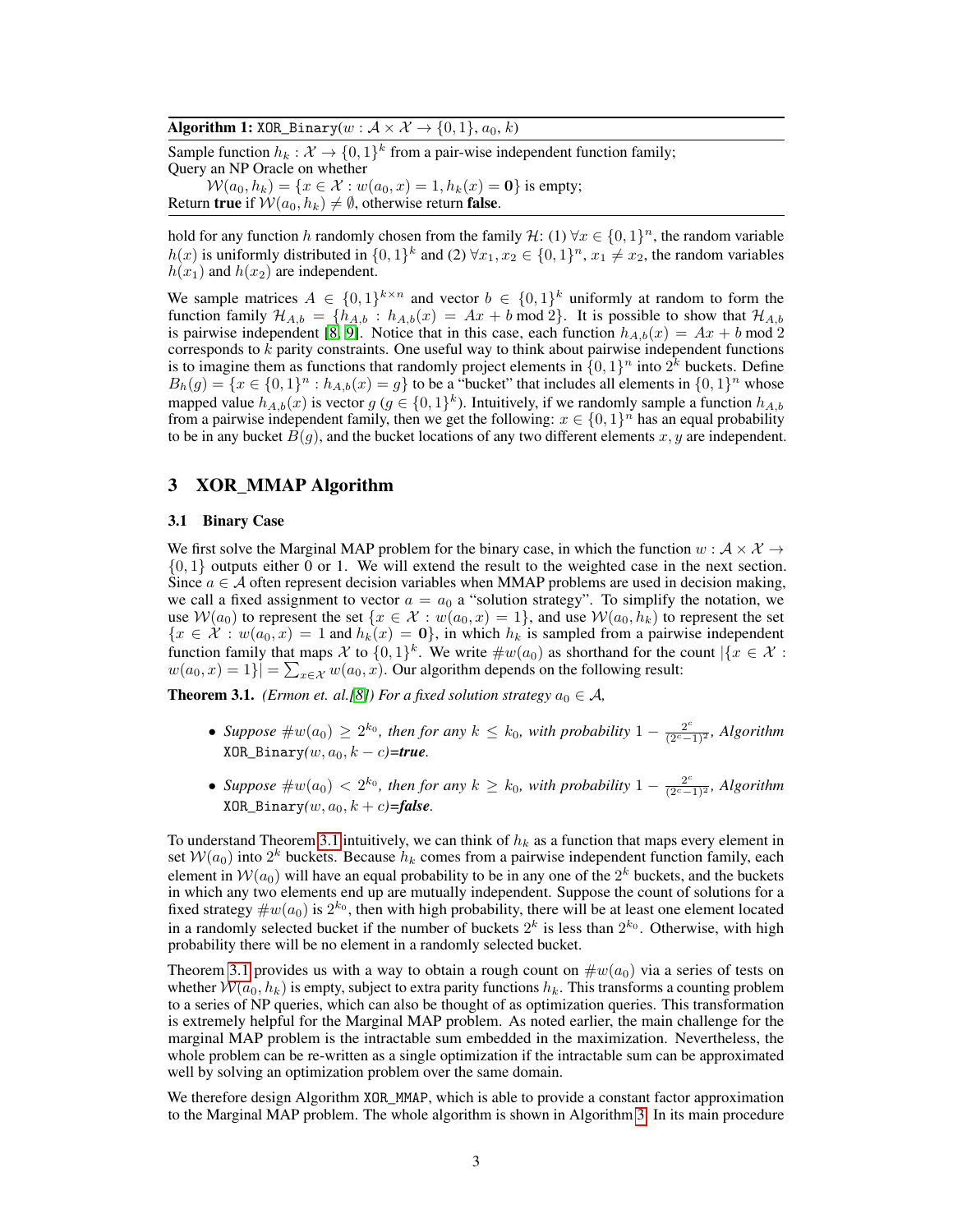Algorithm 2:  $XOR_K(w : \mathcal{A} \times \mathcal{X} \rightarrow \{0,1\}, k, T)$ 

Sample T pair-wise independent hash functions  $h_k^{(1)}$  $h_k^{(1)}, h_k^{(2)}, \ldots, h_k^{(T)}: \mathcal{X} \to \{0,1\}^k;$ Query Oracle  $\boldsymbol{\mathcal{I}}$ 

<span id="page-3-3"></span>
$$
\max_{a \in A, x^{(i)} \in \mathcal{X}} \sum_{i=1} w(a, x^{(i)})
$$
  
s.t.  $h_k^{(i)}(x^{(i)}) = \mathbf{0}, i = 1, ..., T.$  (2)

<span id="page-3-0"></span>Algorithm 3: XOR MMAP( $w$  :  $A \times X$  ${0, 1}, n = \log_2 |\mathcal{X}|, m = \log_2 |\mathcal{A}|, T$  $k = n$ : while  $k > 0$  do if XOR  $K(w, k, T)$  then Return  $2^k$ ; end  $k \leftarrow k - 1$ ; end Return 1;

Return true if the max value is larger than  $T / 2$ , otherwise return false.

XOR\_K, the algorithm transforms the Marginal MAP problem into an optimization over the sum of T replicates of the original function w. Here,  $x^{(i)} \in \mathcal{X}$  is a replicate of the original x, and  $w(a, x^{(i)})$  is the original function w but takes  $x^{(i)}$  as one of the inputs. All replicates share common input a. In addition, each replicate is subject to an independent set of parity constraints on  $x^{(i)}$ . Theorem [3.2](#page-3-1) states that XOR\_MMAP provides a constant-factor approximation to the Marginal MAP problem:

<span id="page-3-1"></span>**Theorem 3.2.** *For*  $T \ge \frac{m \ln 2 + \ln(n/\delta)}{\alpha^*(c)}$ , with probability  $1 - \delta$ , XOR\_MMAP $(w, \log_2 |\mathcal{X}|, \log_2 |\mathcal{A}|, T)$ *outputs a*  $2^{2c}$ -approximation to the Marginal MAP problem:  $\max_{a \in A} \# w(a)$ .  $\alpha^*(c)$  is a constant.

Let us first understand the theorem in an intuitive way. Without losing generality, suppose the optimal value  $\max_{a \in A} \# w(a) = 2^{k_0}$ . Denote  $a^*$  as the optimal solution, ie,  $\# w(a^*) = 2^{k_0}$ . According to Theorem [3.1,](#page-2-0) the set  $W(a^*, h_k)$  has a high probability to be non-empty, for any function  $h_k$  that contains  $k < k_0$  parity constraints. In this case, the optimization problem  $\max_{x^{(i)} \in \mathcal{X}, h_k^{(i)}(x^{(i)})=0} w(a^*, x^{(i)})$  for one replicate  $x^{(i)}$  almost always returns 1. Because  $h_k^{(i)}$ k  $(i = 1...T)$  are sampled independently, the sum  $\sum_{i=1}^{T} w(a^*, x^{(i)})$  is likely to be larger than  $[T/2]$ , since each term in the sum is likely to be 1 (under the fixed  $a^*$ ). Furthermore, since XOR\_K maximizes this sum over all possible strategies  $a \in A$ , the sum it finds will be at least as good as the one attained at  $a^*$ , which is already over  $\lceil T/2 \rceil$ . Therefore, we conclude that when  $k < k_0$ , XOR\_K will return true with high probability.

We can develop similar arguments to conclude that XOR\_K will return false with high probability when more than  $k_0$  XOR constraints are added. Notice that replications and an additional union bound argument are necessary to establish the probabilistic guarantee in this case. As a counter-example, suppose function  $w(x, a) = 1$  if and only if  $x = a$ , otherwise  $w(x, a) = 0$  ( $m = n$  in this case). If we set the number of replicates  $T = 1$ , then XOR\_K will almost always return 1 when  $k < n$ , which suggests that there are  $2^n$  solutions to the MMAP problem. Nevertheless, in this case the true optimal value of  $\max_x \# w(x, a)$  is 1, which is far away from  $2^n$ . This suggests that at least two replicates are needed.

<span id="page-3-2"></span>**Lemma 3.3.** *For*  $T \ge \frac{\ln 2 \cdot m + \ln(n/\delta)}{\alpha^*(c)}$ , procedure XOR\_K(w,k,T) satisfies:

- *Suppose*  $\exists a^* \in \mathcal{A}$ , *s.t.*  $\#w(a^*) \geq 2^k$ , *then with probability*  $1 \frac{\delta}{n2^m}$ ,  $\text{XOR\_K}(w, k-c, T)$ *returns* true*.*
- *Suppose*  $\forall a_0 \in \mathcal{A}$ , *s.t.*  $\#w(a_0) < 2^k$ , then with probability  $1 \frac{\delta}{n}$ , XOR\_K $(w, k + c, T)$ *returns* false*.*

*Proof.* Claim 1: If there exists such  $a^*$  satisfying  $\#w(a^*) \ge 2^k$ , pick  $a_0 = a^*$ . Let  $X^{(i)}(a_0) =$  $\max_{x^{(i)} \in \mathcal{X}, h_{k-c}^{(i)}(x^{(i)})=0} w(a_0, x^{(i)})$ , for  $i = 1, \ldots, T$ . From Theorem [3.1,](#page-2-0)  $X^{(i)}(a_0) = 1$  holds with probability  $1 - \frac{2^c}{(2^c-1)^2}$ . Let  $\alpha^*(c) = D(\frac{1}{2} || \frac{2^c}{(2^c-1)^2})$ . By Chernoff bound, we have

$$
\Pr\left[\max_{a\in\mathcal{A}}\sum_{i=1}^{T} X^{(i)}(a) \le T/2\right] \le \Pr\left[\sum_{i=1}^{T} X^{(i)}(a_0) \le T/2\right] \le e^{-D(\frac{1}{2}\|\frac{2^c}{(2^c-1)^2})T} = e^{-\alpha^*(c)T},\tag{3}
$$

where

$$
D\left(\frac{1}{2}\|\frac{2^c}{(2^c-1)^2}\right)=2\ln(2^c-1)-\ln 2-\frac{1}{2}\ln(2^c)-\frac{1}{2}\ln((2^c-1)^2-2^c)\geq (\frac{c}{2}-2)\ln 2.
$$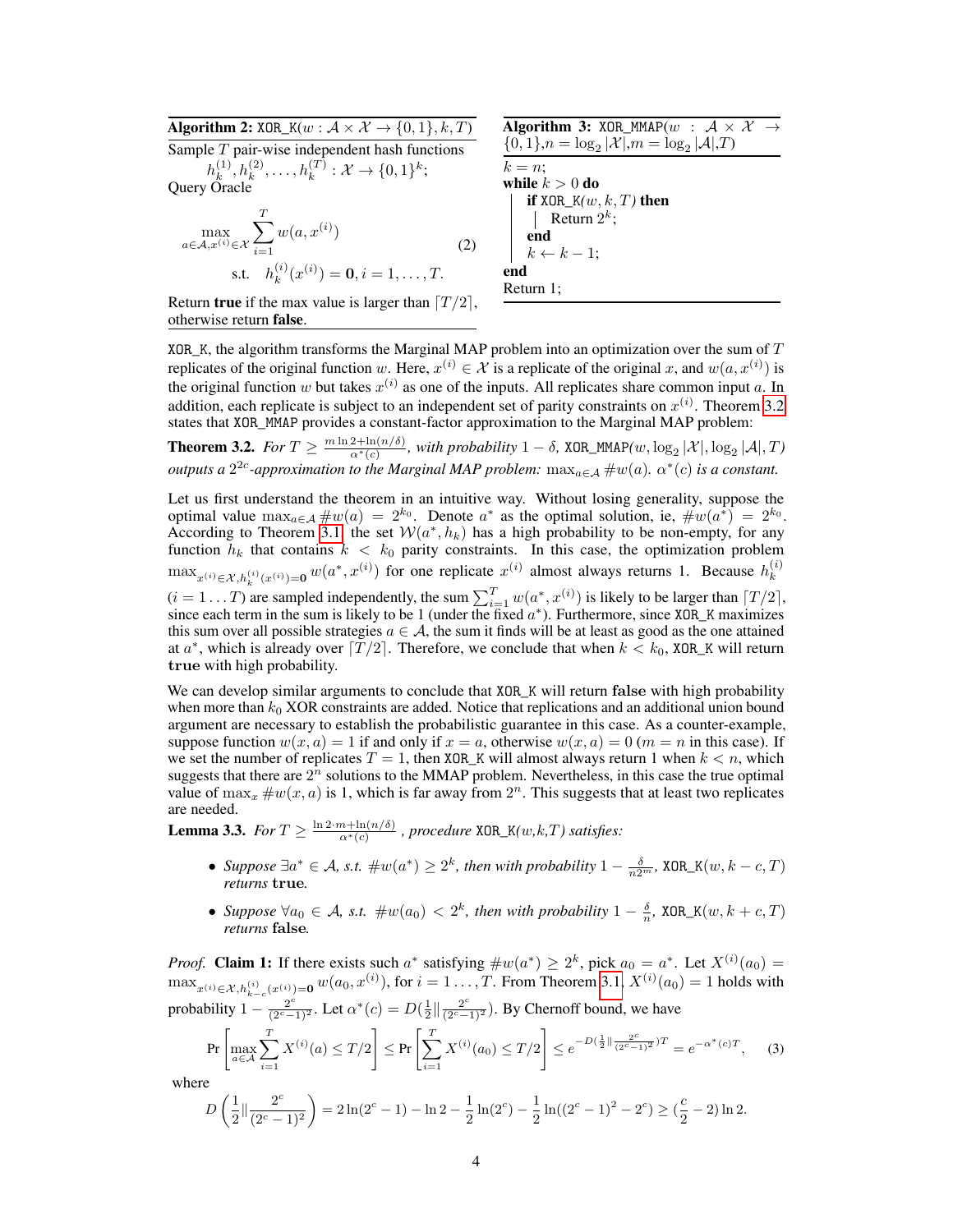For  $T \geq \frac{\ln 2 \cdot m + \ln(n/\delta)}{\alpha^*(c)}$ , we have  $e^{-\alpha^*(c)T} \leq \frac{\delta}{n2^m}$ . Thus, with probability  $1 - \frac{\delta}{n2^m}$ , we have  $\max_{a \in \mathcal{A}} \sum_{i=1}^T X^{(i)}(a) > T/2$ , which implies that XOR\_K $(w, k-c, T)$  returns  ${\bf true}.$ 

Claim 2: The proof is almost the same as Claim 1, except that we need to use a union bound to let the property hold for all  $a \in \mathcal{A}$  simultaneously. As a result, the success probability will be  $1 - \frac{\delta}{n}$ instead of  $1 - \frac{\delta}{n2^m}$ . The proof is left to supplementary materials.

*Proof.* (Theorem [3.2\)](#page-3-1) With probability  $1 - n\frac{\delta}{n} = 1 - \delta$ , the output of n calls of XOR\_K(w, k, T) (with different  $k = 1 ... n$ ) all satisfy the two claims in Lemma [3.3](#page-3-2) simultaneously. Suppose  $\max_{a \in A} \#w(a) \in [2^{k_0}, 2^{k_0+1})$ , we have (i)  $\forall k \ge k_0 + c + 1$ , XOR\_K(w, k, T) returns false, (ii)  $\forall k \leq k_0 - c$ , XOR\_K(w, k, T) returns true. Therefore, with probability  $1 - \delta$ , the output of XOR\_MMAP is guaranteed to be among  $2^{k_0-c}$  and  $2^{k_0+c}$ . XOR\_MMAP is guaranteed to be among  $2^{k_0-c}$  and 2

The approximation bound in Theorem [3.2](#page-3-1) is a worst-case guarantee. We can obtain a tight bound (e.g. 16-approx) with a large number of  $T$  replicates. Nevertheless, we keep a small  $T$ , therefore a loose bound, in our experiments, after trading between the formal guarantee and the empirical complexity. In practice, our method performs well, even with loose bounds. Moreover, XOR\_K procedures with different input  $k$  are not uniformly hard. We therefore can run them in parallel. We can obtain a looser bound at any given time, based on all completed XOR\_K procedures. Finally, if we have access to a polynomial approximation algorithm for the optimization problem in XOR\_K, we can propagate this bound through the analysis, and again get a guaranteed bound, albeit looser for the MMAP problem.

Reduce the Number of Replicates We further develop a few variants of XOR\_MMAP in the supplementary materials to reduce the number of replicates, as well as the number of calls to the XOR\_K procedure, while preserving the same approximation bound.

**Implementation** We solve the optimization problem in XOR K using Mixed Integer Programming (MIP). Without losing generality, we assume  $w(a, x)$  is an indicator variable, which is 1 iff  $(a, x)$ satisfies constraints represented in Conjunctive Normal Form (CNF). We introduce extra variables to represent the sum  $\sum_i w(a, x^{(i)})$  which is left in the supplementary materials. The XORs in Equation [2](#page-3-3) are encoded as MIP constraints using the Yannakakis encoding, similar as in [\[7\]](#page-8-16).

#### 3.2 Extension to the Weighted Case

In this section, we study the more general case, where  $w(a, x)$  takes non-negative real numbers instead of integers in  $\{0, 1\}$ . Unlike in [\[8\]](#page-8-11), we choose to build our proof from the unweighted case because it can effectively avoid modeling the median of an array of numbers [\[6\]](#page-8-17), which is difficult to encode in integer programming. We noticed recent work [\[4\]](#page-8-18). It is related but different from our approach. Let  $w : \mathcal{A} \times \mathcal{X} \to \mathbb{R}^+$ , and  $M = \max_{a,x} w(a,x)$ .

**Definition 3.4.** We define the embedding  $\mathcal{S}_a(w, l)$  of X in  $\mathcal{X} \times \{0, 1\}^l$  as:

<span id="page-4-2"></span><span id="page-4-1"></span>
$$
\mathcal{S}_a(w,l) = \left\{ (x,y) \middle| \forall 1 \le i \le l, \frac{w(a,x)}{M} \le \frac{2^{i-1}}{2^l} \Rightarrow y_i = 0 \right\}.
$$
 (4)

**Lemma 3.5.** Let  $w'_i(a, x, y)$  be an indicator variable which is 1 if and only if  $(x, y)$  is in  $\mathcal{S}_a(w, l)$ , *i.e.*,  $w'_l(a, x, y) = \mathbf{1}_{(x,y)\in S_a(w,l)}$ *. We claim that* 

$$
\max_{a} \sum_{x} w(a,x) \le \frac{M}{2^l} \max_{a} \sum_{(x,y)} w'_l(a,x,y) \le 2 \max_{a} \sum_{x} w(a,x) + M2^{n-l}.
$$
 (5)

*Proof.* Define  $S_a(w, l, x_0)$  as the set of  $(x, y)$  pairs within the set  $S_a(w, l)$  and  $x = x_0$ , ie,  $S_a(w, l, x_0) = \{ (x, y) \in S_a(w, l) : x = x_0 \}.$  It is not hard to see that  $\sum_{(x, y)} w'_l(a, x, y) =$  $\sum_{x} |S_a(w, l, x)|$ . In the following, first we are going to establish the relationship between  $|S_a(w, l, x)|$  and  $w(a, x)$ . Then we use the result to show the relationship between  $\sum_x |S_a(w, l, x)|$ 

<span id="page-4-0"></span><sup>&</sup>lt;sup>2</sup> If w satisfy the property that  $\min_{a,x} w(a,x) \ge 2^{-l-1}M$ , we don't have the  $M2^{n-l}$  term.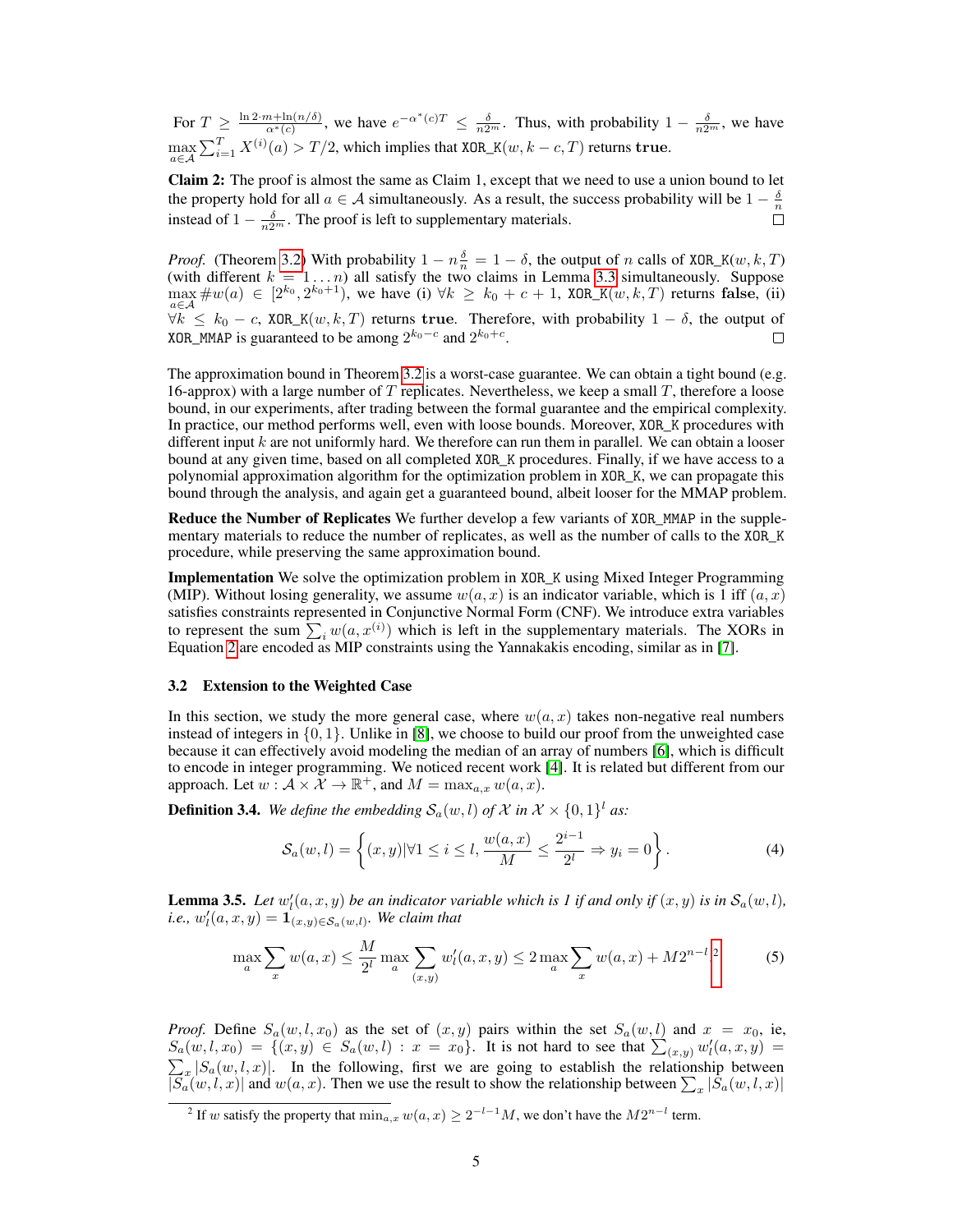and  $\sum_x w(x, a)$ . Case (i): If  $w(a, x)$  is sandwiched between two exponential levels:  $\frac{M}{2^l} 2^{i-1}$  <  $w(a, x) \leq \frac{M}{2^l} 2^i$  for  $i \in \{0, 1, \dots, l\}$ , according to Definition [3.4,](#page-4-1) for any  $(x, y) \in S_a(w, l, x)$ , we have  $y_{i+1} = y_{i+2} = \ldots = y_l = 0$ . This makes  $|S_a(w, l, x)| = 2^i$ , which further implies that

$$
\frac{M}{2^l} \cdot \frac{|S_a(w, l, x)|}{2} < w(a, x) \le \frac{M}{2^l} \cdot |S_a(w, l, x)|,\tag{6}
$$

or equivalently,

$$
w(a,x) \le \frac{M}{2^l} \cdot |S_a(w,l,x)| < 2w(a,x). \tag{7}
$$

Case (ii): If  $w(a, x) \leq \frac{M}{2^{l+1}}$ , we have  $|S_a(w, l, x)| = 1$ . In other words,

$$
w(a,x) \le 2w(a,x) \le 2\frac{M}{2^{l+1}}|S_a(w,l,x)| = \frac{M}{2^l}|S_a(w,l,x)|. \tag{8}
$$

Also,  $M2^{-l}|S_a(w, l, x)| = M2^{-l} \leq 2w(a, x) + M2^{-l}$ . Hence, the following bound holds in both cases (i) and (ii):

<span id="page-5-0"></span>
$$
w(a,x) \le \frac{M}{2^l} |S_a(w,l,x)| \le 2w(a,x) + M2^{-l}.\tag{9}
$$

 $\Box$ 

The lemma holds by summing up over  $\mathcal X$  and maximizing over  $\mathcal A$  on all sides of Inequality [9.](#page-5-0)  $\Box$ 

With the result of Lemma [3.5,](#page-4-2) we are ready to prove the following approximation result:

Theorem 3.6. *Suppose there is an algorithm that gives a* c*-approximation to solve the unweighted* problem:  $\max_a \sum_{(x,y)} w'_l(a,x,y)$ , then we have a 3c-approximation algorithm to solve the weighted *Marginal MAP problem*  $\max_a \sum_x w(a, x)$ *.* 

*Proof.* Let  $l = n$  in Lemma [3.5.](#page-4-2) By definition  $M = \max_{a,x} w(a,x) \leq \max_a \sum_x w(a,x)$ , we have:

$$
\max_{a} \sum_{x} w(a,x) \le \frac{M}{2^l} \max_{a} \sum_{(x,y)} w'_l(a,x,y) \le 2 \max_{a} \sum_{x} w(a,x) + M \le 3 \max_{a} \sum_{x} w(a,x).
$$

This is equivalent to:

$$
\frac{1}{3} \cdot \frac{M}{2^l} \max_{a} \sum_{(x,y)} w'_l(a,x,y) \le \max_{a} \sum_{x} w(a,x) \le \frac{M}{2^l} \max_{a} \sum_{(x,y)} w'_l(a,x,y).
$$

# 4 Experiments

We evaluate our proposed algorithm XOR\_MMAP against two baselines – the Sample Average Approximation (SAA) [\[20\]](#page-8-9) and the Mixed Loopy Belief Propagation (Mixed LBP) [\[13\]](#page-8-1). These two baselines are selected to represent the two most widely used classes of methods that approximate the embedded sum in MMAP problems in two different ways. SAA approximates the intractable sum with a finite number of samples, while the Mixed LBP uses a variational approximation. We obtained the Mixed LBP implementation from the author of [\[13\]](#page-8-1) and we use their default parameter settings. Since Marginal MAP problems are in general very hard and there is currently no exact solver that scales to reasonably large instances, our main comparison is on the relative optimality gap: we first obtain the solution  $a_{method}$  for each approach. Then we compare the difference in objective function  $\log \sum_{x \in \mathcal{X}} w(a_{method}, x) - \log \sum_{x \in \mathcal{X}} w(a_{best}, x)$ , in which  $a_{best}$  is the best solution among the three methods. Clearly a better algorithm will find a vector  $a$  which yields a larger objective function. The counting problem under a fixed solution  $a$  is solved using an exact counter ACE [\[5\]](#page-8-19), which is only used for comparing the results of different MMAP solvers.

Our first experiment is on unweighted random 2-SAT instances. Here,  $w(a, x)$  is an indicator variable on whether the 2-SAT instance is satisfiable. The SAT instances have 60 variables, 20 of which are randomly selected to form set  $A$ , and the remaining ones form set  $X$ . The number of clauses varies from 1 to 70. For a fixed number of clauses, we randomly generate 20 instances, and the left panel of Figure [1](#page-6-0) shows the median objective function  $\sum_{x \in \mathcal{X}} w(a_{method}, x)$  of the solutions found by the three approaches. We tune the constants of our XOR\_MMAP so it gives a  $2^{10} = 1024$ -approximation  $(2^{-5} \cdot \overline{sol} \leq OPT \leq 2^5 \cdot \overline{sol}, \delta = 10^{-3})$ . The upper and lower bounds are shown in dashed lines. SAA uses 10,000 samples. On average, the running time of our algorithm is reasonable. When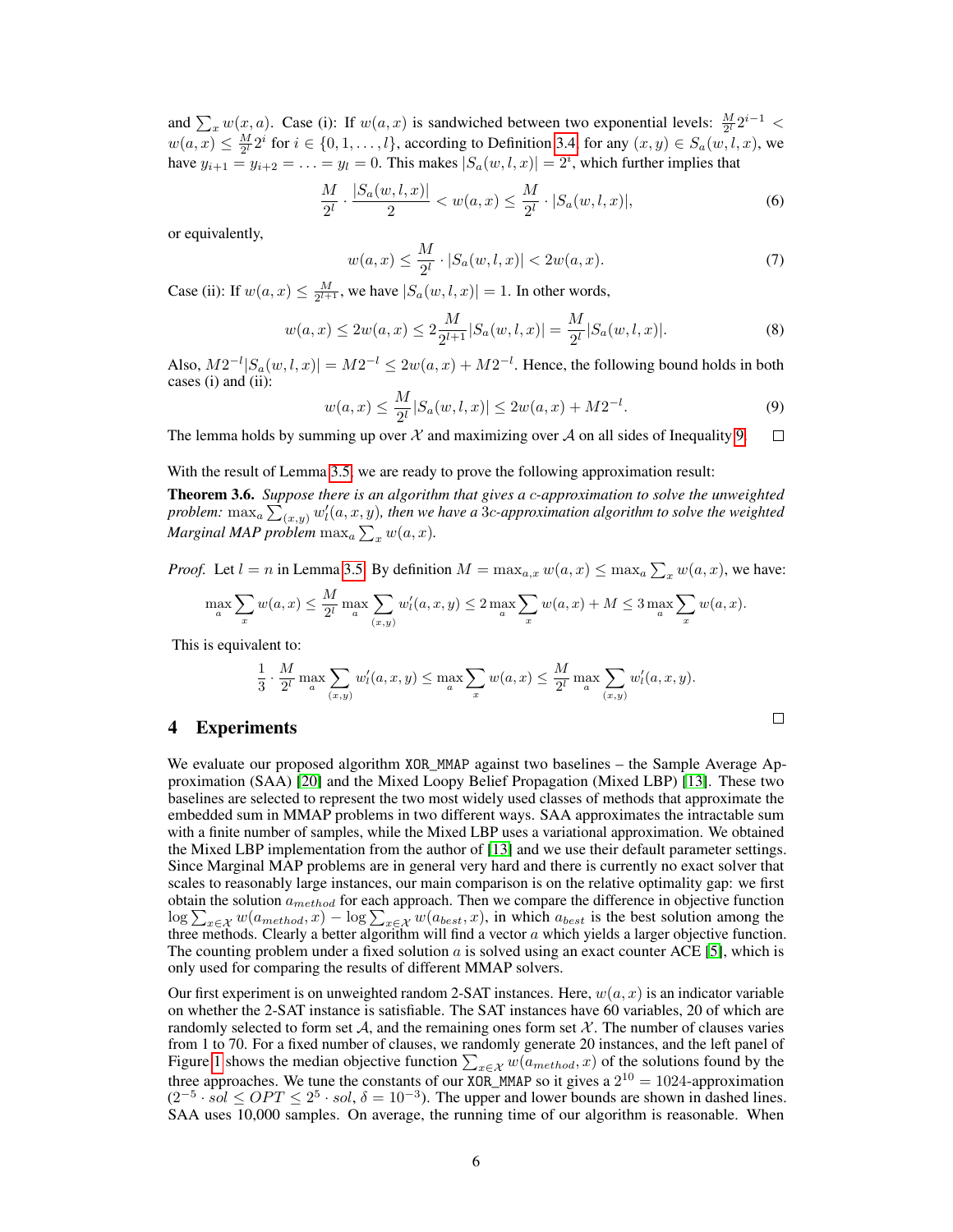<span id="page-6-0"></span>

Figure 1: (Left) On median case, the solutions  $a_0$  found by the proposed Algorithm XOR\_MMAP have higher objective  $\sum_{x \in \mathcal{X}} w(a_0, x)$  than the solutions found by SAA and Mixed LBP, on random 2-SAT instances with 60 variables and various number of clauses. Dashed lines represent the proved bounds from XOR\_MMAP. (Right) The percentage of instances that each algorithm can find a solution that is at least 1/8 value of the best solutions among 3 algorithms, with different number of clauses.

<span id="page-6-1"></span>

Figure 2: On median case, the solutions  $a_0$  found by the proposed Algorithm XOR\_MMAP are better than the solutions found by SAA and Mixed LBP, on weighted 12-by-12 Ising models with mixed coupling strength. (Up) Field strength 0.01. (Down) Field strength 0.1. (Left) 20% variables are randomly selected for maximization. (Mid) 50% for maximization. (Right) 80% for maximization.

enforcing the 1024-approximation bound, the median time for a single XOR\_k procedure is in seconds, although we occasionally have long runs (no more than 30-minute timeout).

As we can see from the left panel of Figure [1,](#page-6-0) both Mixed LBP and SAA match the performance of our proposed XOR\_MMAP on easy instances. However, as the number of clauses increases, their performance quickly deteriorates. In fact, for instances with more than 20 (60) clauses, typically the a vectors returned by Mixed LBP (SAA) do not yield non-zero solution values. Therefore we are not able to plot their performance beyond the two values. At the same time, our algorithm XOR\_MMAP can still find a vector  $a$  yielding over  $2^{20}$  solutions on larger instances with more than 60 clauses, while providing a 1024-approximation.

Next, we look at the performance of the three algorithms on weighted instances. Here, we set the number of replicates  $T = 3$  for our algorithm XOR\_MMAP, and we repeatedly start the algorithm with an increasing number of XOR constraints  $k$ , until it completes for all  $k$  or times out in an hour. For SAA, we use 1,000 samples, which is the largest we can use within the memory limit. All algorithms are given a one-hour time and a 4G memory limit.

The solutions found by XOR\_MMAP are considerably better than the ones found by Mixed LBP and SAA on weighted instances. Figure [2](#page-6-1) shows the performance of the three algorithms on 12-by-12 Ising models with mixed coupling strength, different field strengths and number of variables to form set A. All values in the figure are median values across 20 instances (in  $log_{10}$ ). In all 6 cases in Figure [2,](#page-6-1) our algorithm XOR\_MMAP is the best among the three approximate algorithms. In general, the difference in performance increases as the coupling strength increases. These instances are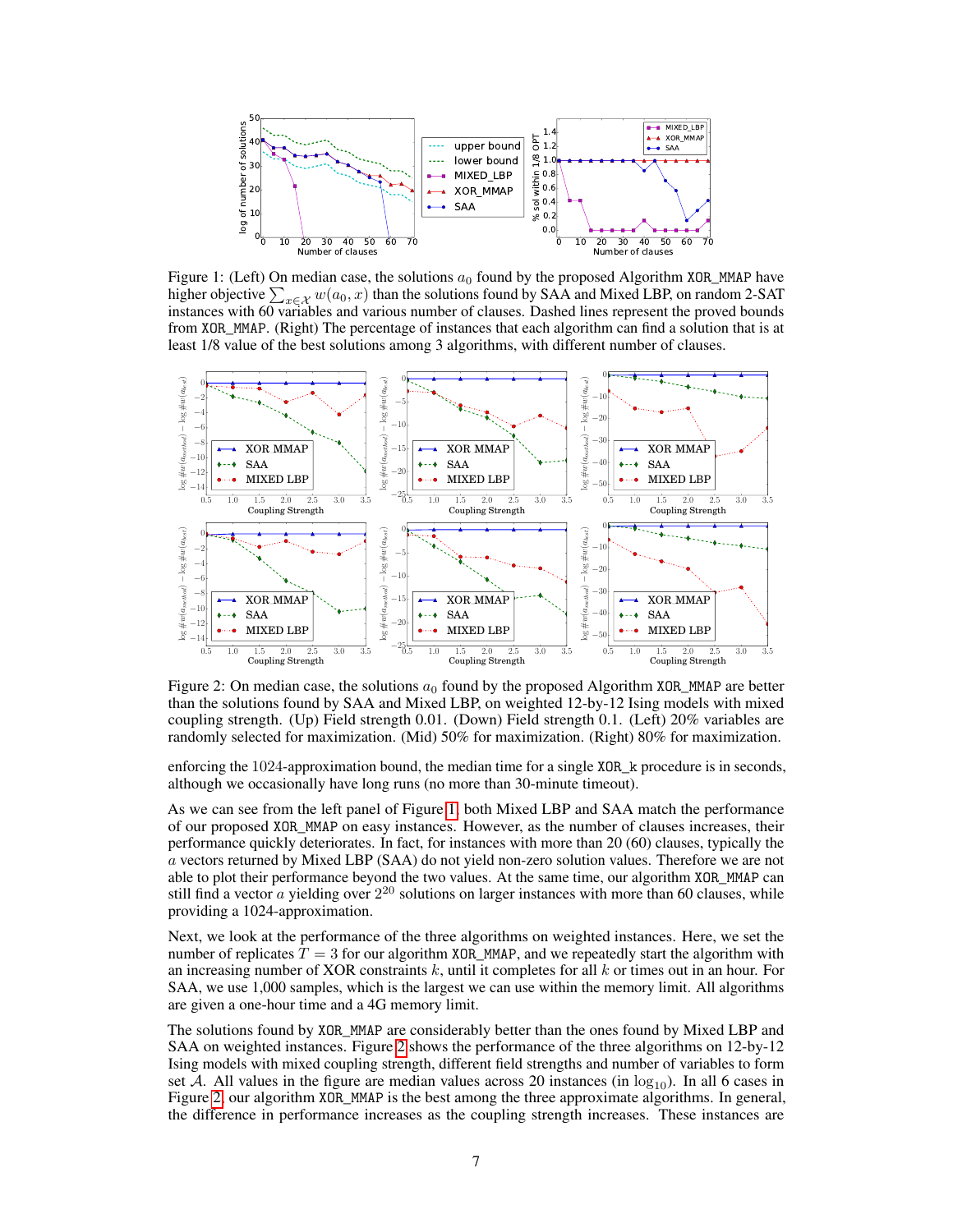<span id="page-7-0"></span>

<sup>30</sup> <sup>35</sup> <sup>40</sup> <sup>45</sup> <sup>50</sup> <sup>55 60</sup><br>Figure 3: (Left) The image completion task. Solvers are given digits of the upper part as shown in the first row. Solvers need to complete the digits based on a two-layer deep belief network and the upper part. (2nd Row) completion given by XOR\_MMAP. (3rd Row) SAA. (4th Row) Mixed Loopy Belief Propagation. (Middle) Graphical illustration of the network cascade problem. Red circles are nodes to purchase. Lines represent cascade probabilities. See main text. (Right) Our XOR\_MMAP performs better than SAA on a set of network cascade benchmarks, with different budgets.

challenging for the state-of-the-art complete solvers. For example, the state-of-the-art exact solver AOBB with mini-bucket heuristics and moment matching [\[14\]](#page-8-4) runs out of 4G memory on 60% of instances with 20% variables randomly selected as max variables. We also notice that the solution found by our XOR\_MMAP is already close to the ground-truth. On smaller 10-by-10 Ising models which the exact AOBB solver can complete within the memory limit, the median difference between the  $log10$  count of the solutions found by XOR MMAP and those found by the exact solver is 0.3, while the differences between the solution values of XOR\_MMAP against those of the Mixed BP or SAA are on the order of 10.

We also apply the Marginal MAP solver to an image completion task. We first learn a two-layer deep belief network [\[3,](#page-8-20) [10\]](#page-8-21) from a 14-by-14 MNIST dataset. Then for a binary image that only contains the upper part of a digit, we ask the solver to complete the lower part, based on the learned model. This is a Marginal MAP task, since one needs to integrate over the states of the hidden variables, and query the most likely states of the lower part of the image. Figure [3](#page-7-0) shows the result of a few digits. As we can see, SAA performs poorly. In most cases, it only manages to come up with a light dot for all 10 different digits. Mixed Loopy Belief Propagation and our proposed XOR\_MMAP perform well. The good performance of Mixed LBP may be due to the fact that the weights on pairwise factors in the learned deep belief network are not very combinatorial.

Finally, we consider an application that applies decision-making into machine learning models. This network design application maximizes the spread of cascades in networks, which is important in the domain of social networks and computational sustainability. In this application, we are given a stochastic graph, in which the source node at time  $t = 0$  is affected. For a node v at time t, it will be affected if one of its ancestor nodes at time  $t - 1$  is affected, and the configuration of the edge connecting the two nodes is "on". An edge connecting node u and v has probability  $p_{u,v}$  to be turned on. A node will not be affected if it is not purchased. Our goal is to purchase a set of nodes within a finite budget, so as to maximize the probability that the target node is affected. We refer the reader to [\[20\]](#page-8-9) for more background knowledge. This application cannot be captured by graphical models due to global constraints. Therefore, we are not able to run mixed LBP on this problem. We consider a set of synthetic networks, and compare the performance of SAA and our XOR\_MMAP with different budgets. As we can see from the right panel of Figure [3,](#page-7-0) the nodes that our XOR\_MMAP decides to purchase result in higher probabilities of the target node being affected, compared to SAA. Each dot in the figure is the median value over 30 networks generated in a similar way.

## 5 Conclusion

We propose XOR\_MMAP, a novel constant approximation algorithm to solve the Marginal MAP problem. Our approach represents the intractable counting subproblem with queries to NP oracles, subject to additional parity constraints. In our algorithm, the entire problem can be solved by a single optimization. We evaluate our approach on several machine learning and decision-making applications. We are able to show that XOR\_MMAP outperforms several state-of-the-art Marginal MAP solvers. XOR\_MMAP provides a new angle to solving the Marginal MAP problem, opening the door to new research directions and applications in real world domains.

#### Acknowledgments

This research was supported by National Science Foundation (Awards #0832782, 1522054, 1059284, 1649208) and Future of Life Institute (Grant 2015-143902).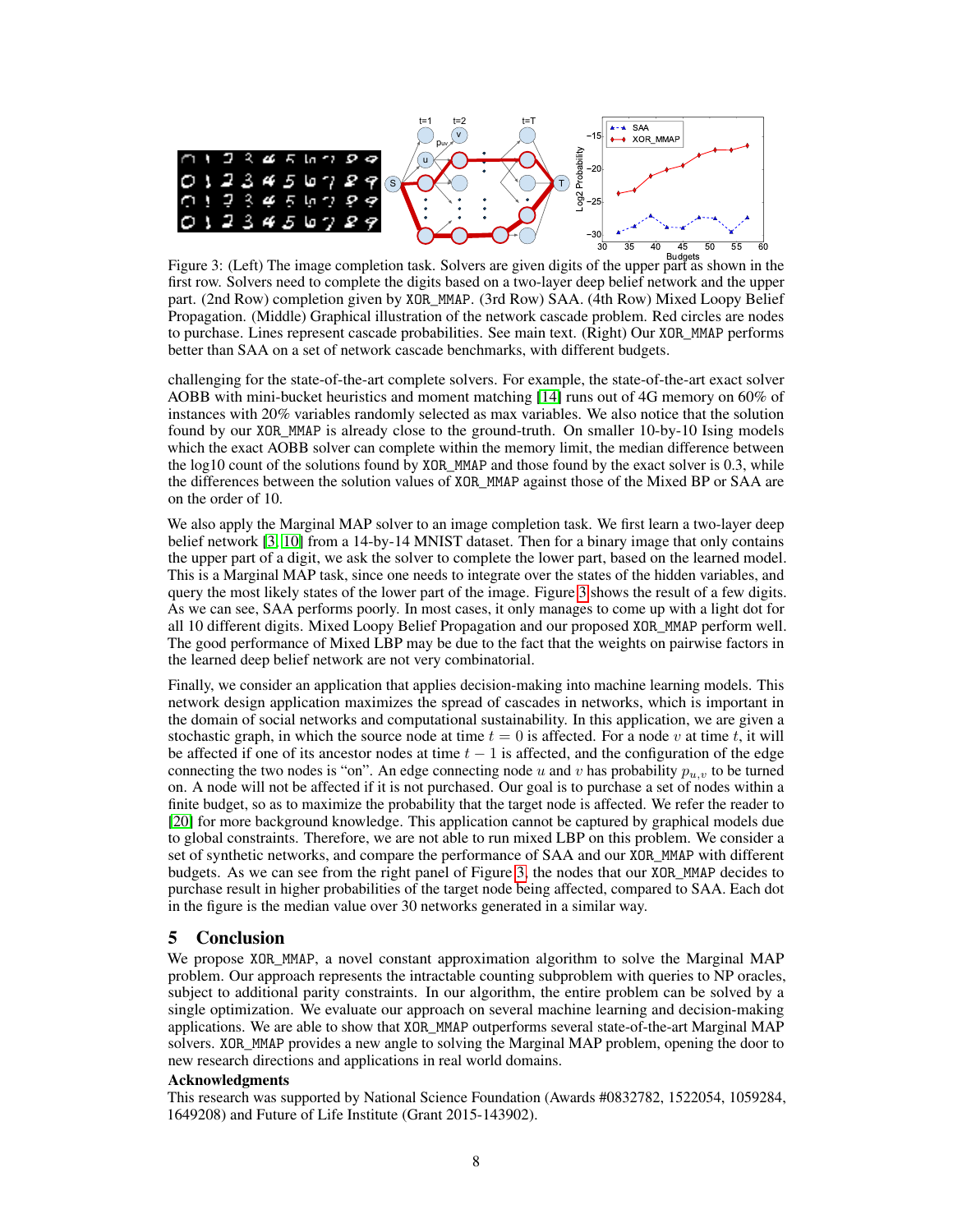## References

- <span id="page-8-15"></span>[1] Dimitris Achlioptas and Pei Jiang. Stochastic integration via error-correcting codes. In *Proc. Uncertainty in Artificial Intelligence*, 2015.
- <span id="page-8-14"></span>[2] Vaishak Belle, Guy Van den Broeck, and Andrea Passerini. Hashing-based approximate probabilistic inference in hybrid domains. In *Proceedings of the 31st UAI Conference*, 2015.
- <span id="page-8-20"></span>[3] Yoshua Bengio, Pascal Lamblin, Dan Popovici, and Hugo Larochelle. Greedy layer-wise training of deep networks. In *Advances in Neural Information Processing Systems 19*, 2006.
- <span id="page-8-18"></span>[4] Supratik Chakraborty, Dror Fried, Kuldeep S. Meel, and Moshe Y. Vardi. From weighted to unweighted model counting. In *Proceedings of the 24th Interational Joint Conference on AI (IJCAI)*, 2015.
- <span id="page-8-19"></span>[5] Mark Chavira, Adnan Darwiche, and Manfred Jaeger. Compiling relational bayesian networks for exact inference. *Int. J. Approx. Reasoning*, 2006.
- <span id="page-8-17"></span>[6] Stefano Ermon, Carla P. Gomes, Ashish Sabharwal, and Bart Selman. Embed and project: Discrete sampling with universal hashing. In *Advances in Neural Information Processing Systems (NIPS)*, pages 2085–2093, 2013.
- <span id="page-8-16"></span>[7] Stefano Ermon, Carla P. Gomes, Ashish Sabharwal, and Bart Selman. Optimization with parity constraints: From binary codes to discrete integration. In *Proceedings of the Twenty-Ninth Conference on Uncertainty in Artificial Intelligence, UAI*, 2013.
- <span id="page-8-11"></span>[8] Stefano Ermon, Carla P. Gomes, Ashish Sabharwal, and Bart Selman. Taming the curse of dimensionality: Discrete integration by hashing and optimization. In *Proceedings of the 30th International Conference on Machine Learning, ICML*, 2013.
- <span id="page-8-12"></span>[9] Stefano Ermon, Carla P. Gomes, Ashish Sabharwal, and Bart Selman. Low-density parity constraints for hashing-based discrete integration. In *Proceedings of the 31th International Conference on Machine Learning, ICML*, 2014.
- <span id="page-8-21"></span>[10] Geoffrey Hinton and Ruslan Salakhutdinov. Reducing the dimensionality of data with neural networks. *Science*, 313(5786):504 – 507, 2006.
- <span id="page-8-6"></span>[11] Jiarong Jiang, Piyush Rai, and Hal Daumé III. Message-passing for approximate MAP inference with latent variables. In *Advances in Neural Information Processing Systems 24*, 2011.
- <span id="page-8-8"></span>[12] Junkyu Lee, Radu Marinescu, Rina Dechter, and Alexander T. Ihler. From exact to anytime solutions for marginal MAP. In *Proceedings of the Thirtieth AAAI Conference on Artificial Intelligence, AAAI*, 2016.
- <span id="page-8-1"></span>[13] Qiang Liu and Alexander T. Ihler. Variational algorithms for marginal MAP. *Journal of Machine Learning Research*, 14, 2013.
- <span id="page-8-4"></span>[14] Radu Marinescu, Rina Dechter, and Alexander Ihler. Pushing forward marginal map with best-first search. In *Proceedings of the 24th International Conference on Artificial Intelligence (IJCAI)*, 2015.
- <span id="page-8-3"></span>[15] Radu Marinescu, Rina Dechter, and Alexander T. Ihler. AND/OR search for marginal MAP. In *Proceedings of the Thirtieth Conference on Uncertainty in Artificial Intelligence, UAI*, 2014.
- <span id="page-8-5"></span>[16] Denis Deratani Mauá and Cassio Polpo de Campos. Anytime marginal MAP inference. In *Proceedings of the 29th International Conference on Machine Learning, ICML*, 2012.
- <span id="page-8-2"></span>[17] James D. Park and Adnan Darwiche. Solving map exactly using systematic search. In *Proceedings of the Nineteenth Conference on Uncertainty in Artificial Intelligence (UAI)*, 2003.
- <span id="page-8-0"></span>[18] James D. Park and Adnan Darwiche. Complexity results and approximation strategies for map explanations. *J. Artif. Int. Res.*, 2004.
- <span id="page-8-7"></span>[19] Wei Ping, Qiang Liu, and Alexander T. Ihler. Decomposition bounds for marginal MAP. In *Advances in Neural Information Processing Systems 28*, 2015.
- <span id="page-8-9"></span>[20] Daniel Sheldon, Bistra N. Dilkina, Adam N. Elmachtoub, Ryan Finseth, Ashish Sabharwal, Jon Conrad, Carla P. Gomes, David B. Shmoys, William Allen, Ole Amundsen, and William Vaughan. Maximizing the spread of cascades using network design. In *UAI*, 2010.
- <span id="page-8-10"></span>[21] Shan Xue, Alan Fern, and Daniel Sheldon. Scheduling conservation designs for maximum flexibility via network cascade optimization. *J. Artif. Intell. Res. (JAIR)*, 2015.
- <span id="page-8-13"></span>[22] Yexiang Xue, Ian Davies, Daniel Fink, Christopher Wood, and Carla P. Gomes. Avicaching: A two stage game for bias reduction in citizen science. In *Proceedings of the 15th International Conference on Autonomous Agents and Multiagent Systems (AAMAS)*, 2016.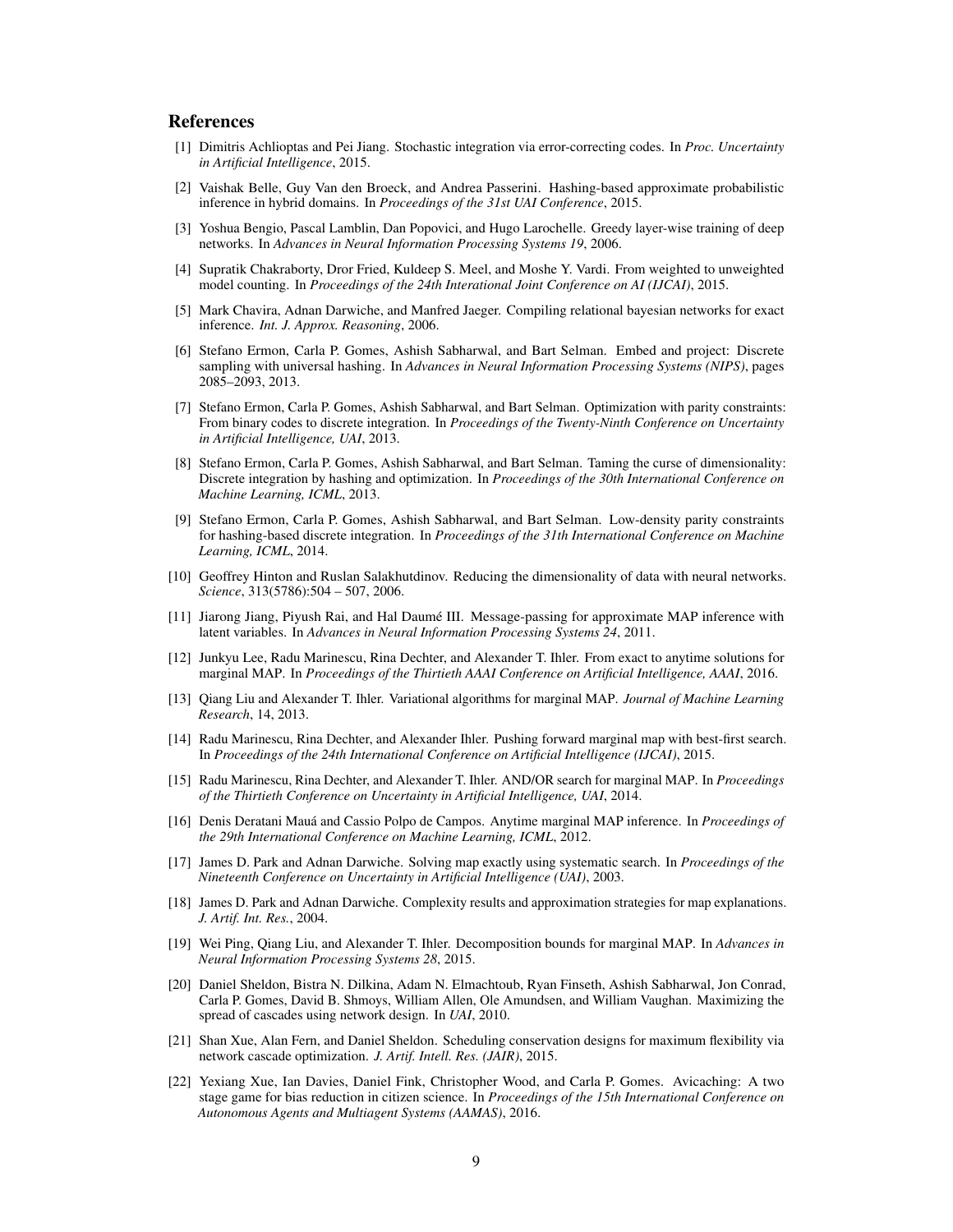# Appendix

#### Proof of Claim 2 of Lemma 3.3

The proof is almost the same as Claim 1, except that we need to use a union bound to let the property hold for all  $a \in \mathcal{A}$  simultaneously. As a result, the success probability will be  $1-\frac{\delta}{n}$  instead of  $1-\frac{\delta}{n2^m}$ . Let  $Y_i(a) = \max_{x^{(i)} \in \mathcal{X}, h_{k+c}^{(i)}(x^{(i)})=0} w(a_0, x^{(i)})$  for  $i = 1, ..., T$ . If for all  $a \in \mathcal{A}, \#w(a) < 2^k$ , then for any fixed  $a_0$ ,

$$
\Pr\left[\sum_{i=1}^{T} Y_i(a_0) > \frac{T}{2}\right] \le e^{-D\left(\frac{1}{2}\|\frac{2^c}{(2^c-1)^2}\right)T} \le \frac{\delta}{n2^m}.\tag{10}
$$

Using Union bound, we have:

$$
\Pr\left[\max_{a\in\mathcal{A}}\sum_{i=1}^{T}Y_i(a) > \frac{T}{2}\right] \le \Pr\left[\exists a\in\mathcal{A},\sum_{i=1}^{T}Y_i(a) > \frac{T}{2}\right] \le 2^m \frac{\delta}{n2^m} = \frac{\delta}{n}.\tag{11}
$$

Therefore, w.p.  $1 - \frac{\delta}{n}$ , we have  $\forall a, \sum_{i=1}^{T} Y_i(a) \leq \frac{T}{2}$ , which implies that XOR\_K returns false.

### Algorithm Variants to Reduce the Number of Replicates  $T$

| <b>Algorithm 4:</b> XOR_K+(w : $A \times X \rightarrow$                      | <b>Algorithm 5:</b> XOR_MMAP+ $(w : A \times X \rightarrow$           |
|------------------------------------------------------------------------------|-----------------------------------------------------------------------|
| $\{0,1\}, k, T, q$                                                           | $\{0,1\}, n = \log_2  \mathcal{X} , m = \log_2  \mathcal{A} , T, r\}$ |
| Sample $T$ pair-wise independent hash functions                              | $k=n$                                                                 |
| $h_k^{(1)}, h_k^{(2)}, \ldots, h_k^{(T)} : \mathcal{X} \to \{0,1\}^k;$       | while $k > 0$ do                                                      |
| Query Oracle                                                                 | Run XOR_K $(w, k, T)$ r times. Each time                              |
|                                                                              | XOR K returns either <b>true</b> or <b>false</b> ;                    |
|                                                                              | <b>if</b> half independent trials return <b>true</b>                  |
| $\max_{a \in \mathcal{A}, x^{(i)} \in \mathcal{X}} \sum_{i=1} w(a, x^{(i)})$ | then                                                                  |
|                                                                              | Return $2^k$ ;                                                        |
| <b>s.t.</b> $h_{i}^{(i)}(x^{(i)}) = \mathbf{0}, \quad i = 1, \dots, T$       | end                                                                   |
|                                                                              | $k \leftarrow k-1;$                                                   |
| Return <b>true</b> if the max value is no less than $q$ ,                    | end                                                                   |
| otherwise return false.                                                      | Return 1.                                                             |

We develop a few variants of the original algorithm so as to reduce  $T$  – the number of replicates to guarantee a constant approximation bound.

**Option 1: Use Binary Search in** XOR\_MMAP: Using binary search, we only need to check  $\log_2 n$ outcomes (instead of n outcomes) of calls to function  $XOR_K(w, k, T)$  to nail down the correct k. Because our proof to Theorem 3.2 is relies on a probabilistic bound that all outcomes of the calls to XOR\_K( $w, k, T$ ) satisfy the two claims of Lemma 3.3, with fewer checks to the outcomes of XOR\_K(w, k, T), we can reduce the number of replicates T to  $\lceil \frac{m \ln 2 + \ln \log_2 n + \ln(1/\delta)}{\alpha^*(c)} \rceil$ , while preserving the same probabilistic bound.

Option 2: Run XOR\_K Multiple Times: Algorithm XOR\_MMAP+ achieves similar approximation bounds with smaller T, but at the price of running the XOR\_K procedure  $r > 1$  times.

**Theorem 5.1.** Let  $p = \frac{2^c}{(2^c-1)^2}$ . For  $T \ge \frac{m \ln 2 + \ln \frac{1}{p}}{\alpha^*(c)}$ ,  $r \ge \frac{\ln \frac{n}{\delta}}{D(\frac{1}{2}||p)}$ , with probability  $1 - \delta$ ,  $XOR\_MMAP+(w,n,m,T,r)$  outputs a  $2^{2c}$ -approximation to the Marginal MAP Problem:  $\max_{a \in \mathcal{A}} \#w(a)$ .

*Proofsketch.* By the same argument in the proof of [3.3,](#page-3-2) for  $T \ge \frac{m \ln 2 + \ln \frac{1}{p}}{\alpha^*(c)}$ , we have

• Suppose  $\exists a^* \in \mathcal{A}$ , s.t.  $\#w(a^*) \geq 2^k$ , then with probability  $1 - \frac{p}{2^m}$ , XOR\_K $(w, k - c, T)$ returns true.